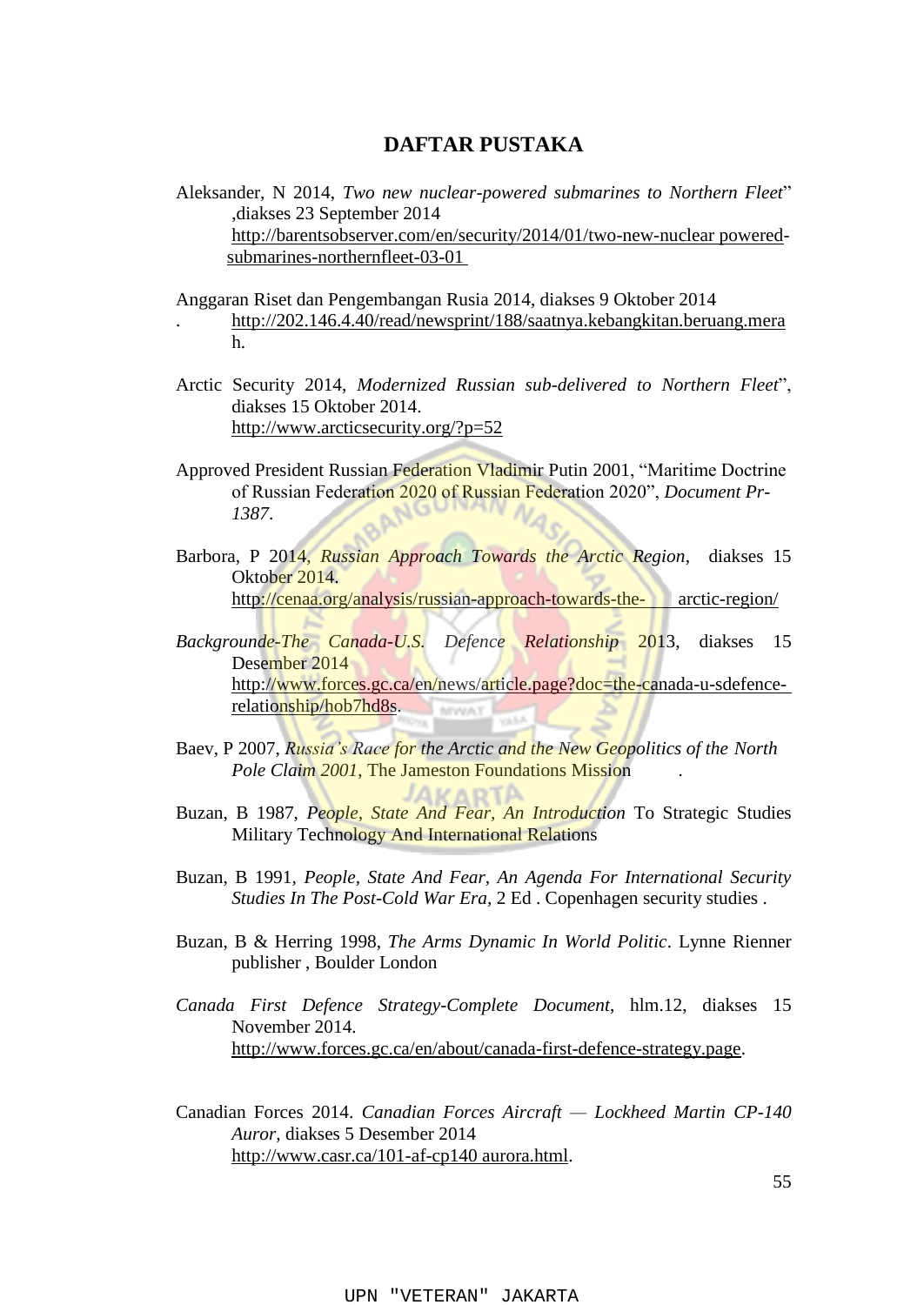- *CBC News* 2013, *Military's Arctic training facility opens in Resolute*, diakses 28 Oktober 2014 http://www.cbc.ca/news/canada/north/military-s-arctic-trainingfacility-opens-in-resolute-1.1411838
- Government of Canada, *Canada First Defence Strategy-Complete Document*, diakses 21 Oktober 2014. [http://www.forces.gc.ca/en/about/canada-f](http://www.forces.gc.ca/en/about/canada-)irst-defencestrategy.page
- Huebert,R 2010, *Arctic Security Challenge and Issues (The Climate Changes-Security Nexus: Implication For Canadian Defence Policy and Operation*), The Centre For Military and Strategic Studies (Calgary: University of Calgary).
- Huebert, R 2006, "Reinaissance in Canadian Arctic Security?", *Canadian Military Journal*,Vol. 6. No. 4 .September 2006, diakses 21 0ktober 2014 [www.journal.forces.gc.ca/vo6/no4/north-n](http://www.journal.forces.gc.ca/vo6/no4/north-)ord-eng.asp
- Hubungan Pertahanan Kanada-US 2014, diakses pada 15 Desember 2014 [www.forces.gc.ca/en/news/article.page?doc=the-canada-u-s-defence](http://www.forces.gc.ca/en/news/article.page?doc=the-canada-u-s-defence-relationship/hob7hd8s)[relationship/hob7hd8s](http://www.forces.gc.ca/en/news/article.page?doc=the-canada-u-s-defence-relationship/hob7hd8s)
- J. Blank, S 2011, Russia *In The Arctic,* Strategic Studies Institute.
- Jet Tempur Rusia Memasuki Zona Pertahanan US dan Kanada, diakses 18 Desember 2014 [www.bandung.bisnis.com/read/20140921/34240/517549/jet-tempur-rusia](http://www.bandung.bisnis.com/read/20140921/34240/517549/jet-tempur-rusia-memasuki-zona-pertahanan-us-dan-kanada)[memasuki-zona-pertahanan-us-dan-kanada](http://www.bandung.bisnis.com/read/20140921/34240/517549/jet-tempur-rusia-memasuki-zona-pertahanan-us-dan-kanada)
- Koates, K & Poelzer 2010, *On The Front Line of Canada's Northern Strategy, International Center for Northern Governance and Development*, Federation of Canadian Muni Cipalities.
- Milees. D 2012, *U.S,Canada Expand Arctic Cooperation, Military Training.*  diakses 17 Desember 2014 <http://www.defense.gov/news/newsarticle.aspx?id=118768>
- National Defence and Canadian Forces*. Detachment Unit* 2014, diakses 29 Januari 2014. www.forces.gc.ca/en/operations-regional-jtf0north/detachments.page
- NTI 2012, *Russian Bombers Traverse Arctic*, Atlantic Waters, diakses 14 November 2014 [http://www.nti.org/gsn/article/russian-bomber-aircraft-t](http://www.nti.org/gsn/article/russian-bomber-aircraft-)raverse-arcticwaters/